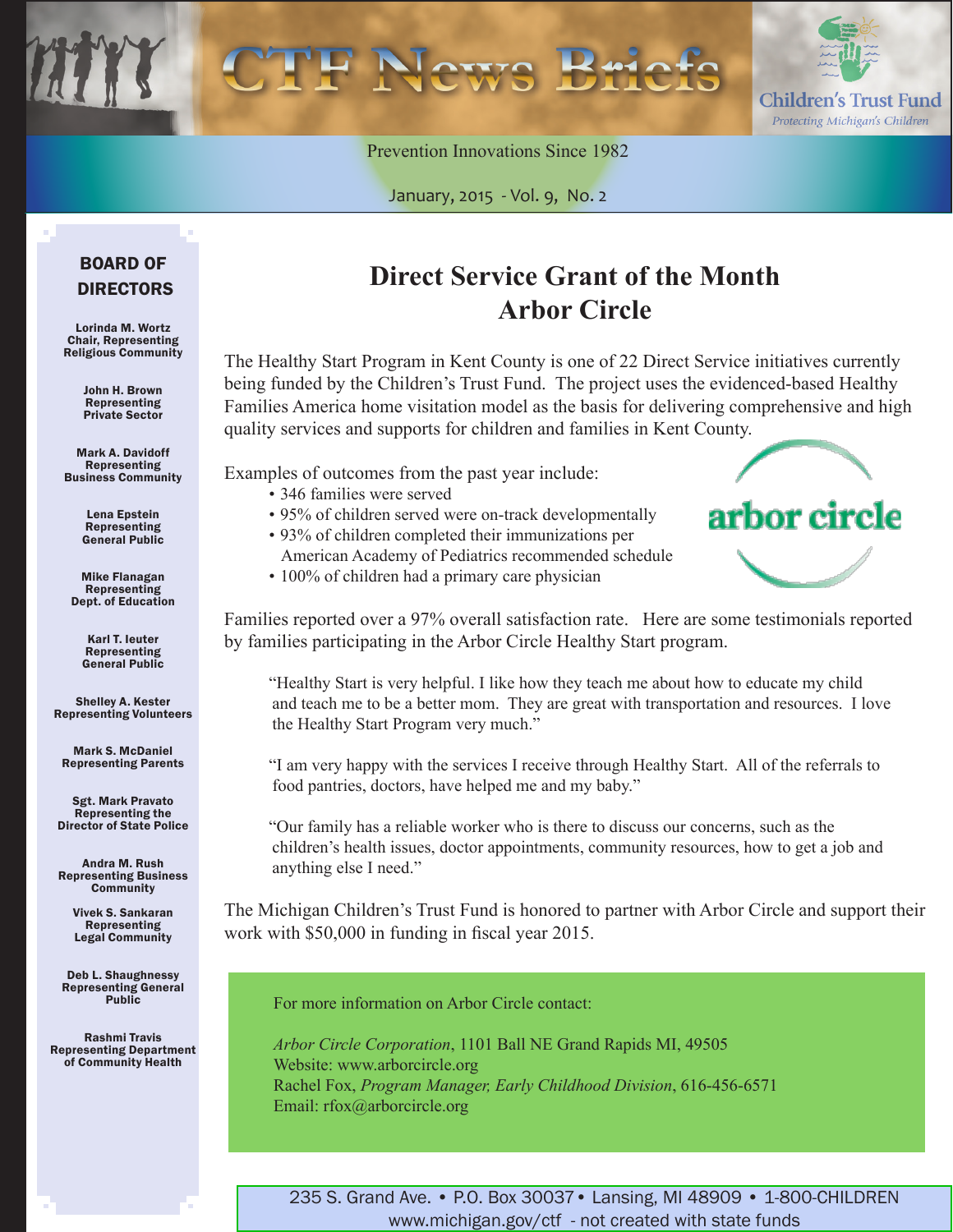# **SAVE THE DATE!**

### CHILDREN'S TRUST FUND OF MICHIGAN

Pain Posthumus Signature Auction Event

Wednesday, May 13, 2015

**WHAT:** Pam Posthumus Signature Auction Event

**WHEN:** Wednesday, May 13, 2015 5:00 p.m. to 9:00 p.m.



**WHERE:** Lansing Center, Downtown Lansing For directions go to http://lansingcenter.com

**WHY GET INVOLVED:** To help protect Michigan's most vulnerable citizens from child abuse and neglect. Your donation can help to make a difference.

# **HOW TO GET INVOLVED:**

- Join the CTF's Advisory Committee
- Become a Cash or In-kind Sponsor
- Donate or Underwrite an Auction Item
- Host a Table at the Event
- Purchase a Ticket to Attend the Event

Visit www.michigan.gov/ctfsignature to download an auction item, sponsor commitment, table host, or ticket purchase form.

**HOW TO PURCHASE TICKETS:** Tickets are \$150 each and can be purchased online at Tickets - CTF [Auction](www.tinyurl.com/ctfauction2015) 2015 or call the CTF office at 1-800-CHILDREN.

Please contact Tricia Headley, CTF Event/Fund Development Manager, at headleyp@michigan.gov, for additional information or to get involved.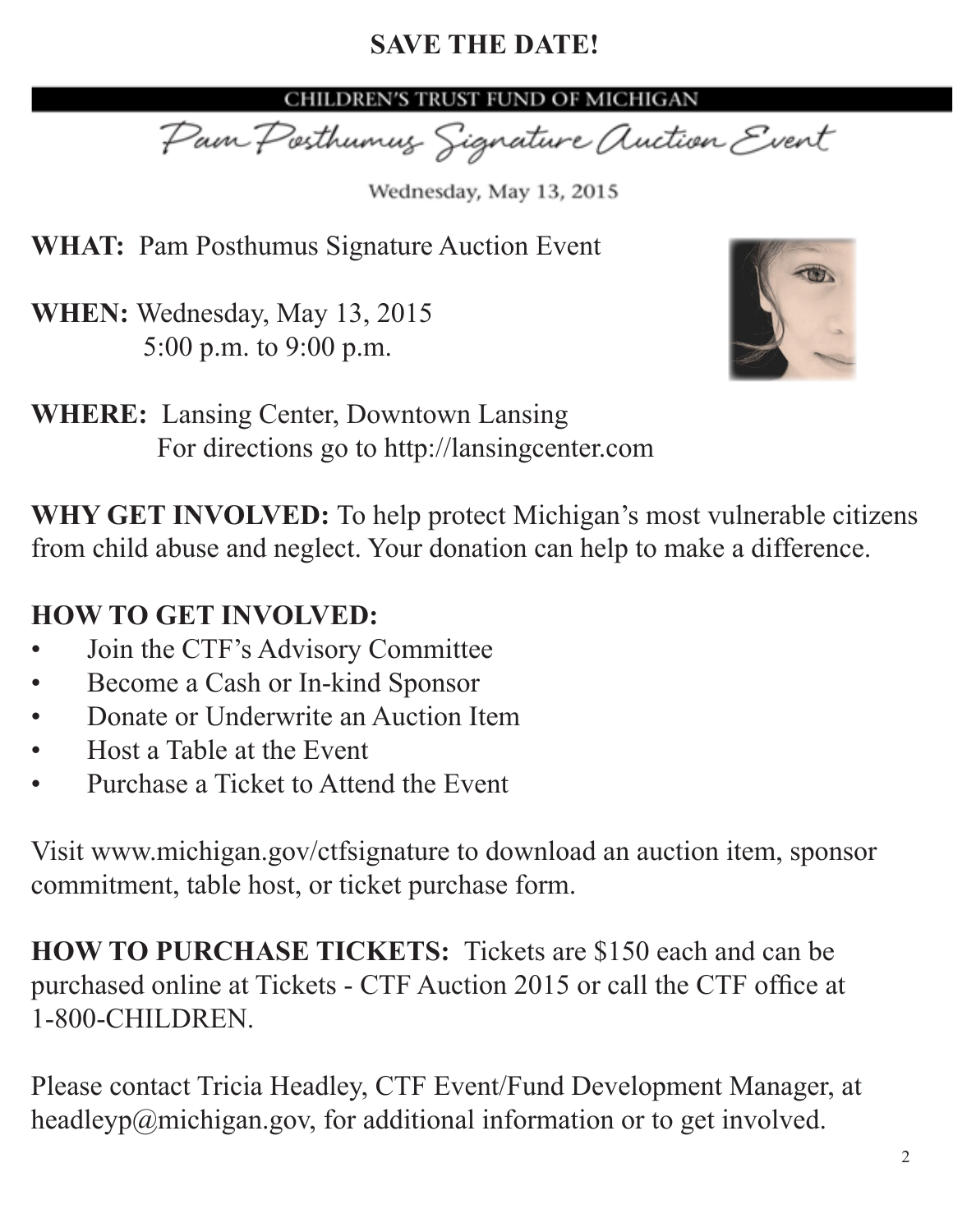## **The Michigan Children's Trust Fund Reinvests All Increases in Tax Check-off Contributions to Communities of Origin**

Michigan taxpayers can take advantage of the opportunity to increase the child abuse prevention funding in their communities by making a tax deductible contribution when filing the Michigan tax return. When you file your Michigan taxes, look for Michigan Tax Form 4642, which is the Voluntary Contribution Schedule. CTF is listed as "Children's Trust Fund – Preventing Child Abuse in Michigan" along with other charities.

Like last year, all increases in tax check-off contributions made to the Children's Trust Fund will be returned to the communities of origin. CTF has always provided community grants that exceed the local tax check-off amounts. Now, with this plan, CTF will increase those grants, dollar for dollar, with the increases in contributions.

Grants from CTF support a wide range of programs and services through the statewide network of Child Abuse and Neglect Councils. Based on local priorities, local councils use funding for initiatives such as shaken baby prevention and safe sleep education, parent support, child sexual assault prevention and education, welcome baby supports for new families, and community wide education to strengthen families and prevent child abuse and neglect.

Again, please remember CTF when filing your state income taxes. Look for Michigan Tax Form 4642, Voluntary Contribution Schedule, and check to protect!

For more information about CTF, how to contribute, and how to participate in local fundraising activities, please visit www.michigan.gov/ctf or contact CTF Fund Development Coordinator, Tricia Headley at headleyp@michigan.gov.

# **Show Your Friends You Care Purchase a CTF Specialty License Plate**



Add some color to your vehicle with a Children's Trust Fund specialty license plate. You will support the important work of child abuse prevention and help share this message with your friends, family, and other drivers! It is a fun and easy way to show that you support children and families in Michigan.

Sales of our specialty license plate are an important funding source for CTF. You can order a CTF plate from the Secretary of State, at http://tinyurl.com/CTFPlate, any time of the year. The plate sells for \$35; \$25 of which goes to CTF to help fight child abuse and neglect. Once you have a plate, each year the additional \$10 fee goes directly to support of the work of CTF. All of these contributions are tax deductible.

For more information about the Children's Trust Fund, please visit www.michigan.gov/ctf or call 1-800-CHILDREN.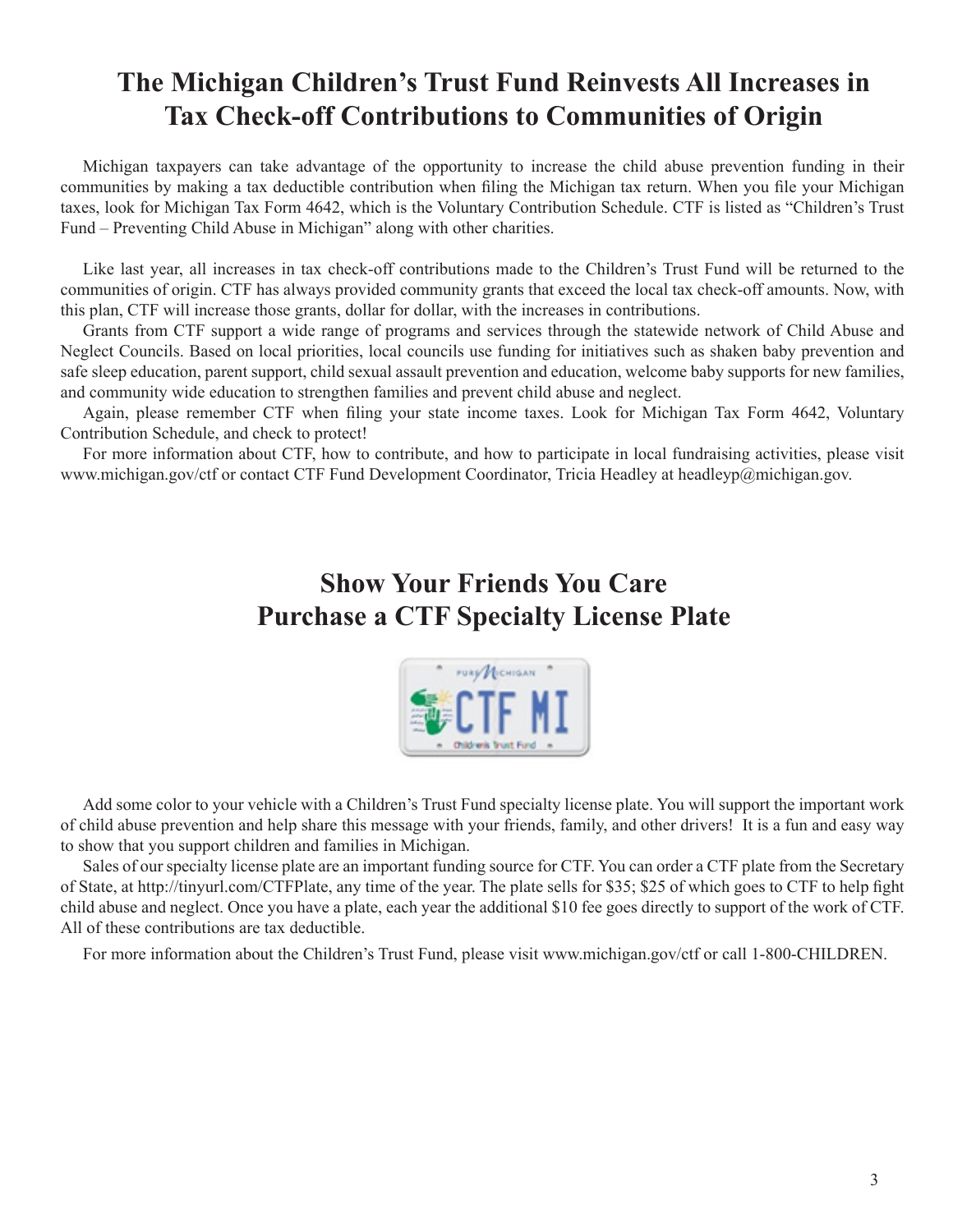### **LOCAL COUNCIL NEWS**

#### **Reflections on 2014**

I can't believe that 2015 is already underway! I'm very proud of what was accomplished last year by all 73 Local Councils across Michigan. Although there isn't enough space in this article to mention everything, I'd like to take an opportunity to note some 2014 Local Council achievements.

For the sixth year in a row, a dedicated group of Local Councils volunteered their time to help make Child Abuse Prevention (CAP) Month a success. The CAP Month workgroup volunteers year after year to help produce an amazing CAP Month toolkit. This online toolkit provides Local Councils and other organizations with original materials, including: Helpful Hints for Making CAP Month a Success, School Messaging, a Calendar of CAP Month Activities, Pinwheel Coloring Sheet, and Faith Based Campaign. The CAP Month Workgroup also contributes to making April's Prevention Awareness Day a great success. Last year the group helped organize a great CAP Month rally event at the State Capitol. This event included guest speakers First Lady Sue Snyder, Senators Randy Richardville and Gretchen Whitmer, and DHS Director Maura Corrigan. Special thanks go out to Catherine Martinez (Bay), Kathy Kelly (Ingham), Deanna Norris (Livingston), Miriana Milo (Oakland), Leigh Moerdyke (Ottawa), Leslie Eschenbacher (Saginaw), Cindy Swift (Out-Wayne) for their continued commitment to this dynamic workgroup.

Next, spring and summer regional meetings took place across the state. A total of 63 out of 73 Local Councils (a total of 103 individuals from the councils) came together to share and collaborate with their regional peers. Topics explored during the regional meetings included Strengthening Families and council parent involvement, resilience, and Safe Sleep. The discussion at those seven meetings regarding Safe Sleep had statewide implications. The data gathered became the source of a report which was presented to the state's Safe Sleep Advisory Team. That report included feedback about what is working to help reduce sudden unexplained infant deaths and what doesn't appear to work. It also included recommendations. This report was presented to state's Safe Sleep Advisory Team which is using the report as a source to help shape the state's efforts to eradicate infant deaths due to unsafe sleep practices.

Local Councils also continued to work tirelessly to ensure their organizations' sustainability. Local Councils raised significant funds for their own prevention programming in a number of creative ways including: selling pinwheels, silent auctions, golf tournaments, bake sales, dinner theaters, wine and chocolate parties, partnering with local real estate companies to collect a percentage of sales commissions, selling onesies, and a rubber duck race! These events raised nearly \$1.5 million for the children and families in their communities.

In addition, I was honored to be invited to attend and/or speak at a number of Local Council board meetings, fundraisers, and CAP Month events. I experienced first-hand the commitment to child abuse and neglect prevention that each council tirelessly demonstrates through the education, awareness building and support efforts within their respective communities. Some of the councils I had the privilege of visiting included St. Clair (Sally Straffon), Otsego (Brandy McVannel), Crawford/ Roscommon (Theresa Roberts), Wexford/Missaukee (Karen Staub), Mecosta and Osceola (Andi Strickler), Livingston (Deanna Norris), Mason and Oceana (Marie Waite), Calhoun (Megan Cronkhite), and Out-Wayne (Cindy Swift).

Finally, all 73 CTF Local Councils deserve only praise for all they did in 2014 to prevent child abuse and neglect in Michigan! I am honored to work with this wonderful group of men and women who dedicate themselves to ensuring that all of our children grow up in a safe, nurturing community.

### **Circle of Friends**

CARE House of Oakland County will hold their Circle of Friends XIX on January 28, 2015 at The Townsend Hotel in Birmingham, Michigan. Mia Farrow will be the guest speaker. A preview party is also being held on January 27, 2015 at 7:00p.m. For more information contact CARE House of Oakland County at 248-332-7173.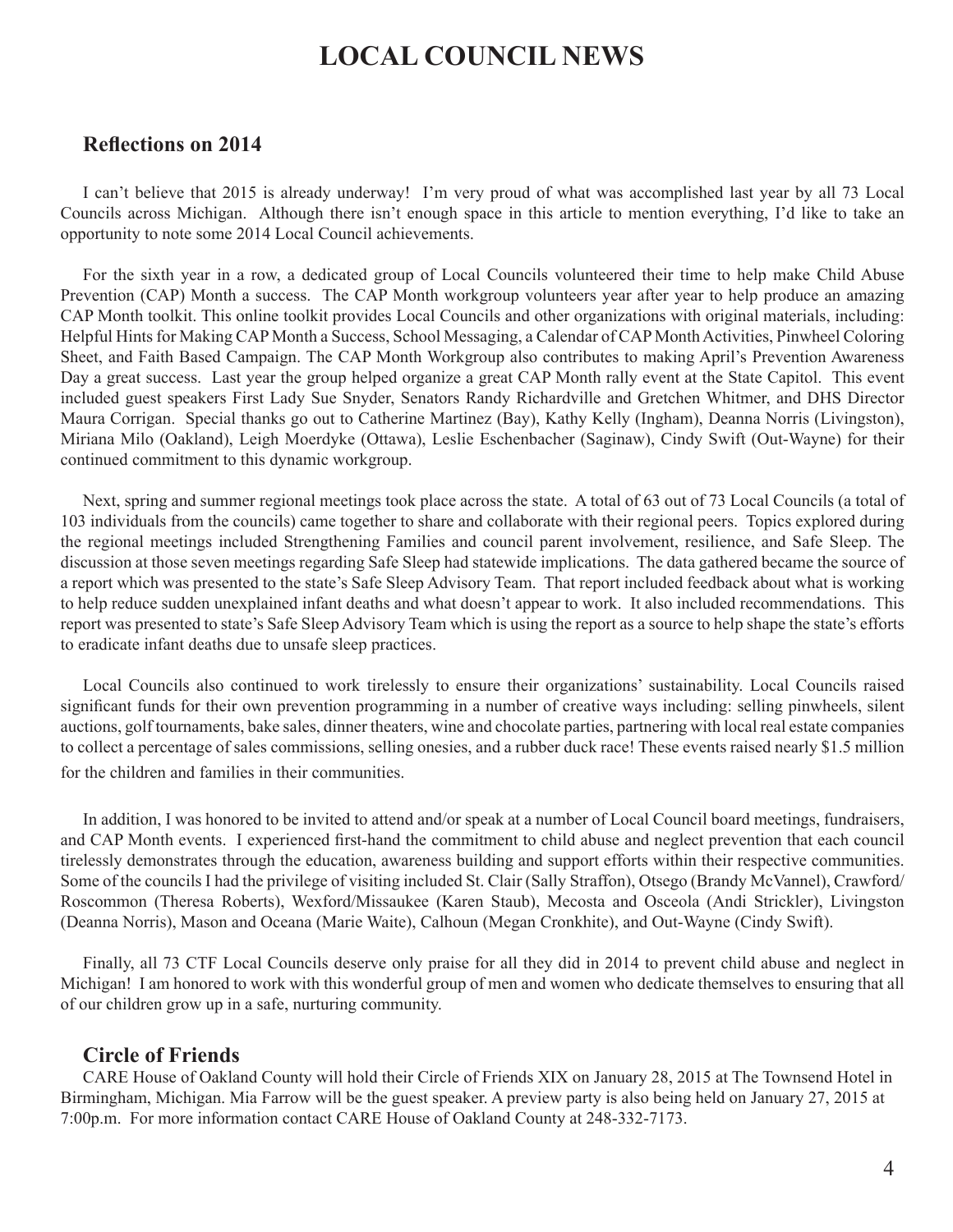### **DIRECT SERVICES NEWS**

*Happy New Year! I hope the Direct Services program year is beginning on a positive note, and that your participant outcomes are moving in the right direction.* 

### **DS News and Announcements:**

We congratulate the following seven new grantees and their agencies, whose services will be funded April 1, 2015 through September 30, 2018:

• Berrien County Health Department-\$175,000: Triple P Positive Parenting Program

• Bethany Christian Services-\$175,000 (Ottawa): Safe Families for Children

• Cadillac Area OASIS/Family Resource Center-\$175,000 (Wexford/Missaukee): Expanded Parents As Teachers (PAT) Home Visiting program

• Family Service & Children's Aid-\$175,000 (Jackson): Enhanced Nurturing Parenting Education Program

• Keweenaw Family Resource Center-\$174,679 (Baraga/Houghton/Keweenaw): Ready, Set, Grow! Utilizing the PAT program

• Michigan State University Extension – Saginaw-\$174,412: Expanded Building Early Emotional Skills (BEES) program

• Oakland Family Services-\$175,000: PAT program

In saying goodbye to the DS grantees that began in fiscal year 2011—which have made a difference in the lives of so many Michigan families—we thank them for a job well done, and we are hopeful they sustain their important work!

### **Direct Services Orientation Training**

The Direct Services orientation training for new grantees, as well as new program staff from the FY2012 and FY2013 ongoing grantees, will be held on Thursday, March 26 from 9:30 am – 4:00 pm, Department of Human Services – Grand Tower Building, 235 S. Grand Avenue, Conference Room 1A, Lansing, MI 48933. The final agenda will be emailed out in early February.

Annual Michigan Fatherhood Conference - Save the Date of March 20, 2015!

CTF will be providing scholarships for fathers to attend the Michigan Fatherhood Annual Conference in support of parent leadership involvement. CTF will be able to provide 22 scholarships to pay participant registrations. New direct service programs that begin in April 2015 are welcome to have fathers apply. Please register as quickly as possible, as only one dad per direct service program will be funded, unless low scholarship registrations allow for an exception. Additional information will be sent out by the end of January.

### **DS EGrAMS Reports:**

• FY 2015 1st Quarter FSR and Program Register reports are due no later than January 20, 2015 by 5:00 p.m.

DS Work Group:

• The next DS Work Group Teleconference will be on March 5, 1:00 pm  $-$  2:30 pm, utilizing the CTF Conference Number: 877-336-1828, Access Code: 8088351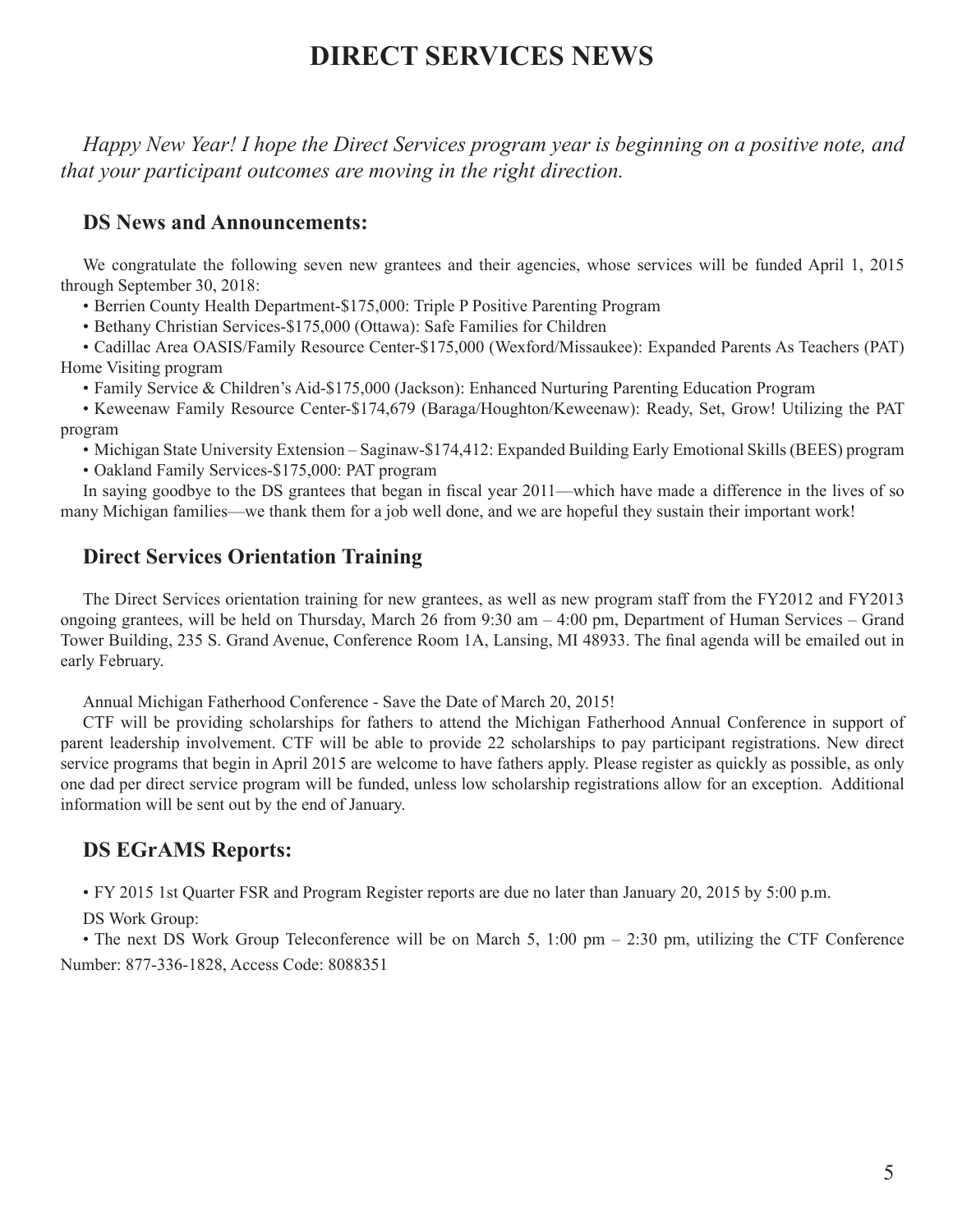# **CTF Partnership with Prevent Child Abuse America and Michigan's Children**



The Children's Trust Fund recently completed its re-chartering to continue as a state chapter in Michigan for Prevent Child Abuse America. Prevent Child Abuse America is the national voice to protect children from child abuse and neglect, and the Children's Trust Fund appreciates the opportunity to continue this partnership. For more information on Prevent Child Abuse America, visit their website at www.preventchildabuse.org.



Michigan's Children will be working with the Children's Trust Fund as a co-chapter of Prevent Child Abuse America. Michigan's Children is the only statewide independent voice working to ensure that public policies are made in the best interest of children from cradle to career. The Children's Trust Fund is grateful for the opportunity to work with them in protecting children and strengthening families in Michigan. For more information on Michigan's Children, visit their website at www.michiganschildren.org.

## **Study Shows Shaking a Baby Can Have Lifelong Effect**

According to a recent report in Health Day, "Half of children who experience a severe abusive head trauma before the age of 5 will die before they turn 21, according to a new study. In addition, among those who survive severe injuries, quality of life will be cut in half, the study found" (Tara Haelle, Health Day, Head Trauma in Abused Babies, Toddlers Can Have Lifelong Impact, November 17, 2014). For more information on this study, visit http://consumer.healthday. com/head-and-neck-information-17/head-injury-news-344/abusive-head-trauma-in-babies-toddlers-can-have-lifelongimpact-693746.html.

One of the priorities of the Children's Trust Fund is to continue its support of Shaken Baby Syndrome Prevention efforts through public awareness and special outreach to hospitals.